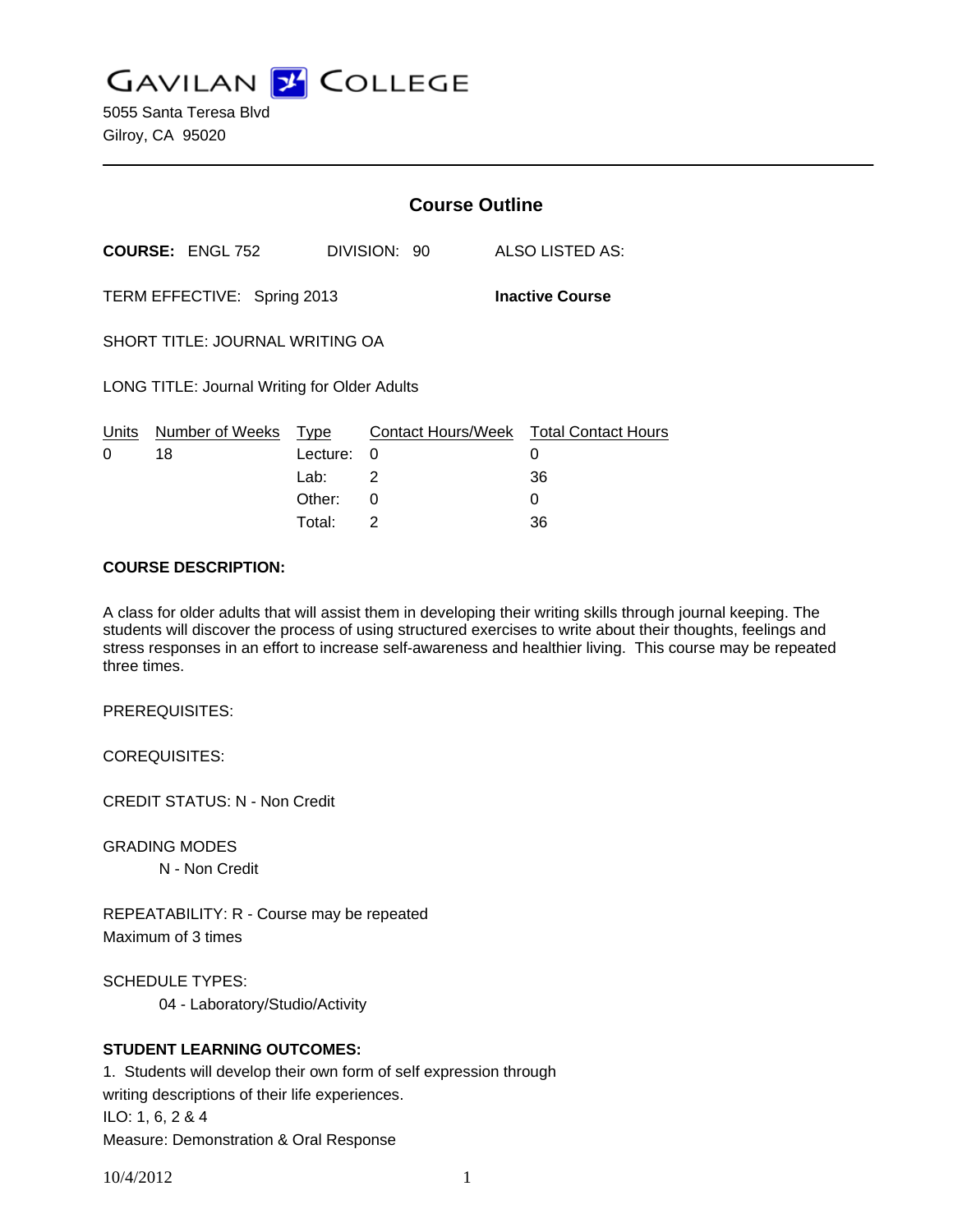2. Students will recognize and develop their capacity for critical reflection through a systemic method of documenting the events in their lives.

ILO: 6, 1, 2

Measure: Project & Oral Response

3. Students will develop the ability to make meaning out of life experiences and events through enhancement of their powers of observations and reflection.

ILO: 6, 2, 1

Measure: Oral Response

4. Students will apply the 5 steps that are components of a decision-making model and use them to develop a method to process important decisions in their lives.

ILO: 3, 1. 6

Measure: Demonstration & Oral Response 5. Students will recognize the benefits of journal writing in aiding memory loss, providing a context for healing/growth or self therapy and revealing thought processes and mental habits. ILO: 6, 2, 7, 3 & 1 Measure: Oral Response & journal

## **CONTENT, STUDENT PERFORMANCE OBJECTIVES, OUT-OF-CLASS ASSIGNMENTS**

Inactive Course: 09/24/2012

## WEEK 1

## 2 HOURS

Overview and expectations of the course. The instructor will review the various types of journals and will show examples of each type. The various types of journals are: response journals, learning journals, dialog journals, reflective journals and electronic journals. Students will also examine what a journal is and how it differs from a diary and how it will be used in their daily life. Issues of privacy and the teacher-learner relationship and how the journal is used or not used in class will be discussed. Students will also explore the vocabulary words that are associated with a journal, for example, contemplative, reflective, feelings, critical reflections, observations and thought processes. Students will practice a 5 minute writing exercise and share comments on the process.

## WEEK 2

## 2 HOURS

The instructor will identify four factors that affect willingness and ability to reflect: (1) individual developmental level; (2) perception of the trustworthiness of the instructor; (3) clarify and nature of the expectations of the journal; and (4) quantity and quality of feedback. Students will begin their first journal entry using an instructor guided prompt. Examples of prompts are: What did you learn today and how will you apply that learning in practice? Or, List 100 people who have touched your life; select one and carry on a journal dialog with him/her. Journal writing will then be explored to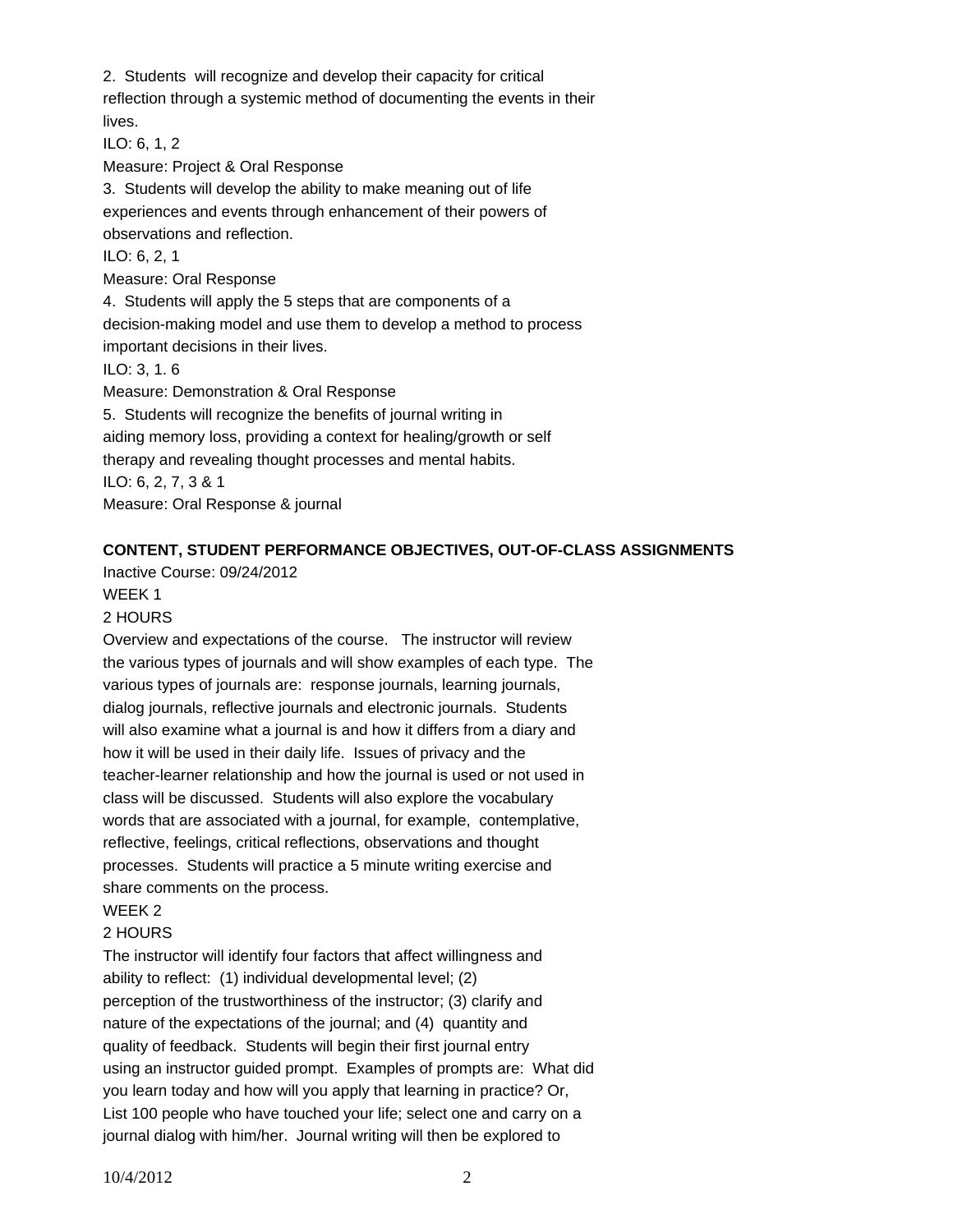discover how it will be used in class either for sharing, personal use, to generate other writing material or overall assessment. WEEK 3

# 2 HOURS

The instructor will explain why adult learners should keep journals. According to research, journal writing is the closest form of writing to natural speech that allows the writing to flow without selfconsciousness or inhibition. It reveals thought processes and mental habits, aids in memory function and provides a context for healing and growth. Journals are a safe place to practice daily writing without the restrictions of form, audience and evaluation. It is a less formal, less threatening way for older adults learners to approach this form of creative writing. The instructor will assign writing prompts for journal entries that can include letter writing, dreams, doodles, dialogs, list making or other relevant writing exercises.

### WEEK 4 2 HOURS

## The instructor will present a process for recording observations and descriptions and for recording thoughts, feelings, related experiences and images stimulated by the description. Themes are assigned for students to explore this process.

## WEEK 5

### 2 HOURS

Journal writing is explored as a critical ingredient "in meaning making", enabling the older adult learner to articulate connections between new information and what they already know. The journal is studied as another text on which to reflect using the writer's authentic voice and this personal engagement adds a necessary affective element to the learning process. The instructor will assign writing prompts.

## WEEK 6

## 2 HOURS

Students are presented with a 5 step decision making process and then begin the discussion on how journal writing is an important tool for older adults in coping with practical day-to-day events and can be a form of self-therapy. Students are able to work out issues or concerns on paper, sort through them and identify an acceptable solution. The instructor will assign writing prompts dealing with family, friends or other types of relationships.

### WEEK 7

### 2 HOURS

Students will read back through their journals and observe for personal growth and enhancement of their powers of observation to see thingsincluding their own feelings and insights-in greater detail through their writing. The instructor will assign a new writing prompt.

# WEEK 8

## 2 HOURS

Panel of guest speakers will present how journal writing has "nurtured

10/4/2012 3